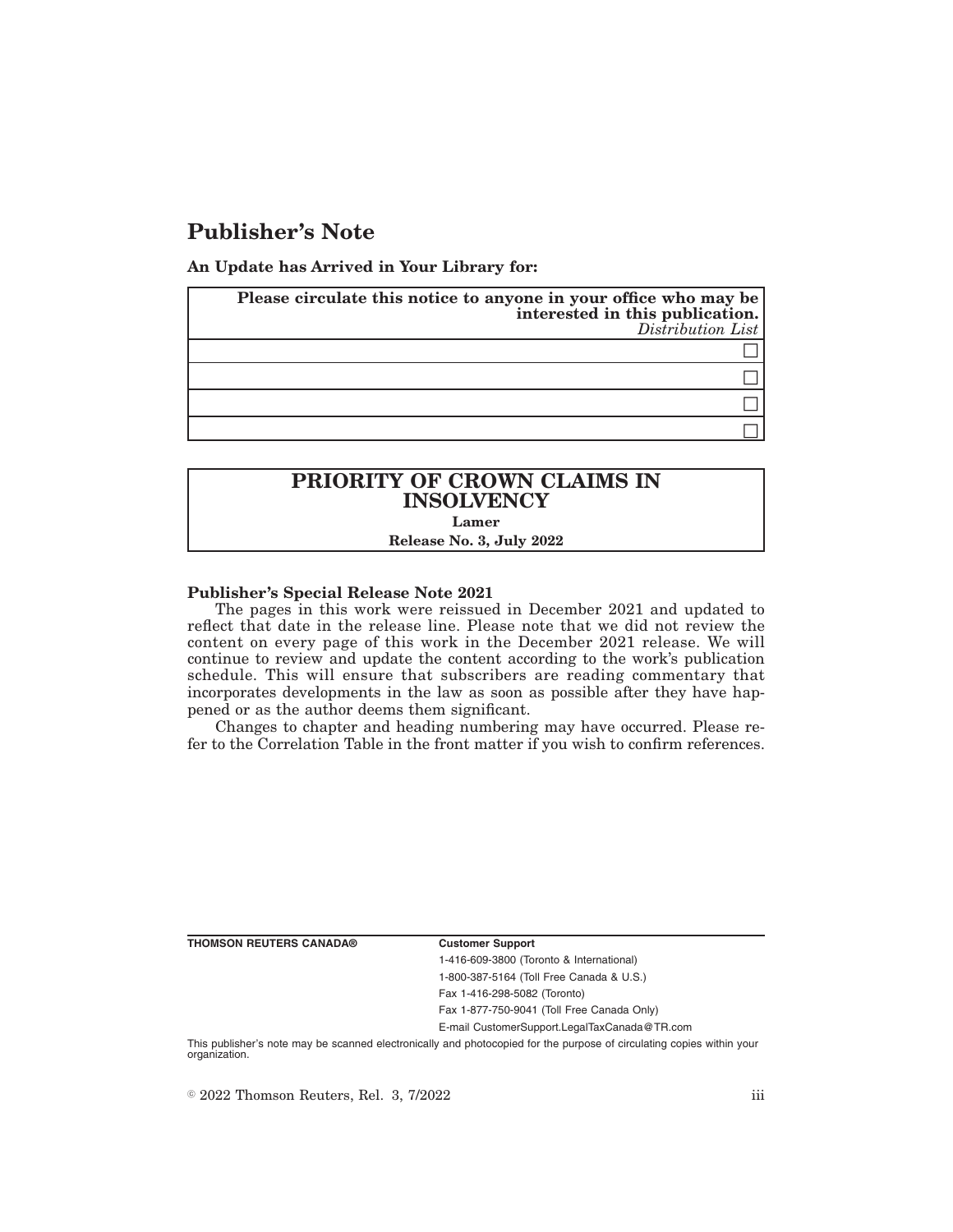### **Introduction**

This text is designed to aid the practitioner in remaining current with the nature of the law of Crown Claims in the various processes of insolvency. Resolving priorities between contractual personal property security transactions and statutory Crown security interests means navigating numerous legislative provisions, wrestling with conflicting case law, and balancing bankruptcy and insolvency law, *Bank Act* security, the *Income Tax Act*, the *Excise Tax Act* and federal/provincial jurisdictions. This text provides: a thorough overview of the general principles applicable to the priority of statutory Crown claims; the constantly evolving rules governing statutory priorities including those resulting from interplay of the *Bankruptcy and Insolvency Act*, the *Bank Act*, the *Income Tax Act* and the *Excise Tax Act*; an in-depth analysis of Crown security interests, such as deemed statutory trusts, statutory liens, super priority and enhanced garnishment orders and an examination of the impact of the *Companies' Creditors Arrangement Act* (CCAA) on the other legislative regimes.

This release includes updates and amendments to Appendix A (Related Legislation), Appendix B (British Columbia), Appendix C (Alberta), Appendix D (Saskatchewan), Appendix E (Manitoba), Appendix F (Ontario), Appendix G (Québec), Appendix H (New Brunswick), Appendix I (Nova Scotia), Appendix IF (Issues in Focus), Appendix J (Prince Edward Island), Appendix K (Newfoundland and Labrador).

### **HIGHLIGHTS**

**Appendix IF: Issues in Focus — What liabilities do corporate directors face with respect to taxes? —** In this release, updates to the memo "What liabilities do corporate directors face with respect to taxes?" have been added to the text at Appendix IF:5. Corporate directors are liable under a myriad of statutes, such as the *Canada Business Corporations Act*, the *Business Corporations Act* (Ontario), and the *Bankruptcy and Insolvency Act*. Additionally, directors may also be held liable for certain tax liabilities of the corporations they serve. Specifically, corporate directors can be held personally liable under the *Income Tax Act*, the *Excise Tax Act*, the *Employment Insurance Act*, the *Employer Health Tax Act*, the *Corporations Tax Act*, and the *Retail Sales Tax Act*, as well as under the *Canada Pension Plan*.

**Appendix IF: Issues in Focus — Does the registration of a memorial by the Canada Revenue Agency create a security interest or lien against property?** — In this release, updates to the memo "Does the registration of a memorial by the Canada Revenue Agency create a security interest or lien against property?" have been added to the text at Appendix IF:7. The *Income Tax Act* ("ITA") and the *Excise Tax Act* ("ETA") allow the Crown to register a certificate(s), with the Federal Court, for the purpose of certifying 'amounts payable' (or, monies owing) by a debtor to the Crown — most commonly, tax arrears (e.g., unpaid income taxes, unpaid HST). Once registered with the Court, the certificate — known also as a 'memorial' — may then be registered by the Crown in the province's applicable personal property registry ("PPR") or LTO, or both, for the purpose of creating a charge, lien or priority on, or a binding